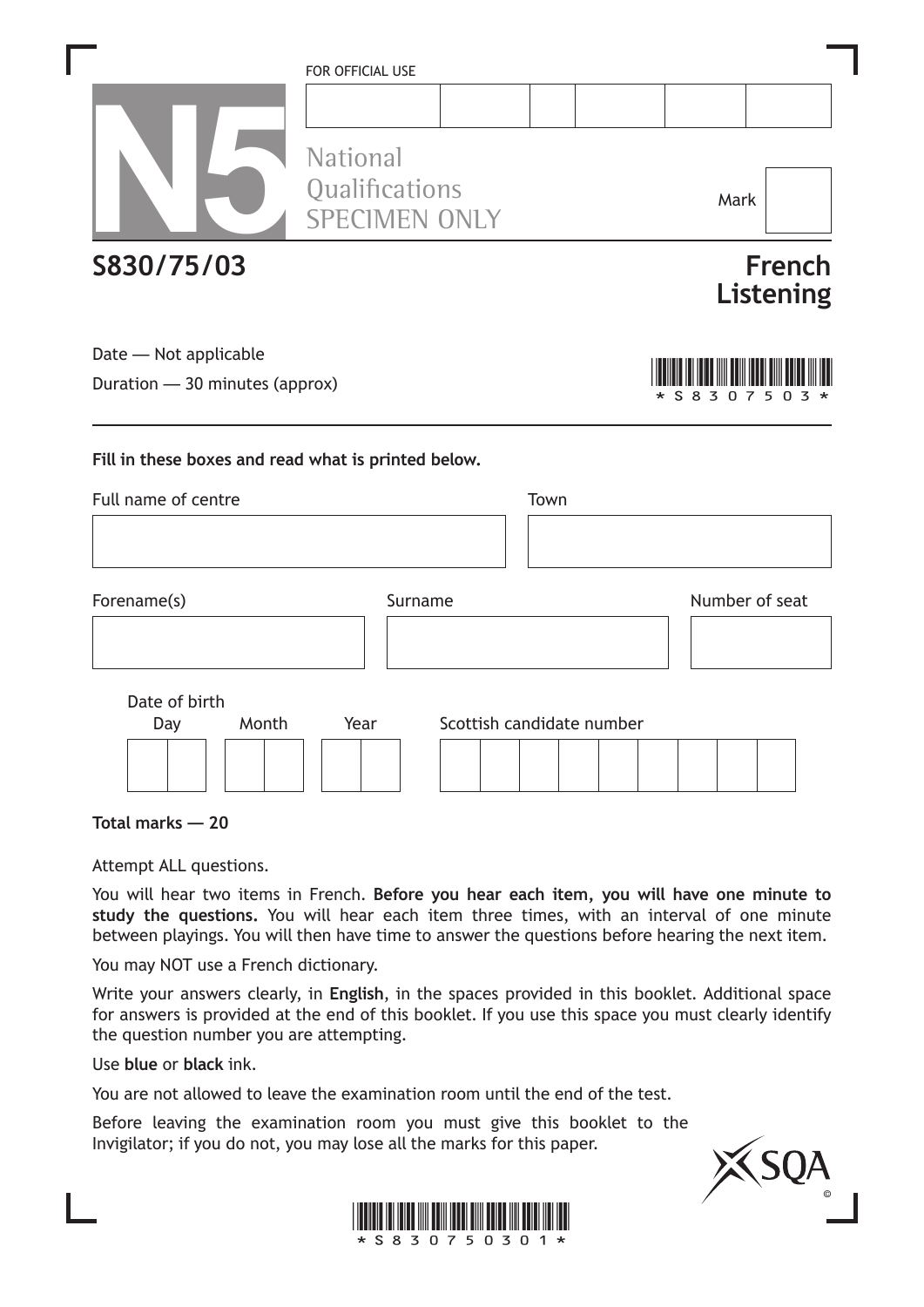|        |                                                                                                                 | <b>MARKS</b>   | DO NOT<br>WRITE IN<br>тнік |
|--------|-----------------------------------------------------------------------------------------------------------------|----------------|----------------------------|
|        | Total marks - 20                                                                                                |                | <b>MARGIN</b>              |
|        | <b>Attempt ALL questions</b>                                                                                    |                |                            |
| Item 1 |                                                                                                                 |                |                            |
|        | Whilst in France you meet Sylvie. She talks about her job.                                                      |                |                            |
|        | (a) When did Sylvie find a job in Paris?                                                                        | 1              |                            |
|        | (b) Why did she find life in Paris difficult at the beginning? State two things.                                | $\mathbf{2}$   |                            |
| (c)    | Give any one reason she gives for loving her job.                                                               | 1              |                            |
|        | (d) Give any one disadvantage she says there is about her job.                                                  | 1              |                            |
| (e)    | When she was young Sylvie often went on holiday to Spain. What did she<br>always want to do when she was there? | 1              |                            |
| (f)    | State any two advantages Sylvie gives for learning a foreign language.                                          | $\overline{2}$ |                            |
|        |                                                                                                                 |                |                            |

Ш

I.

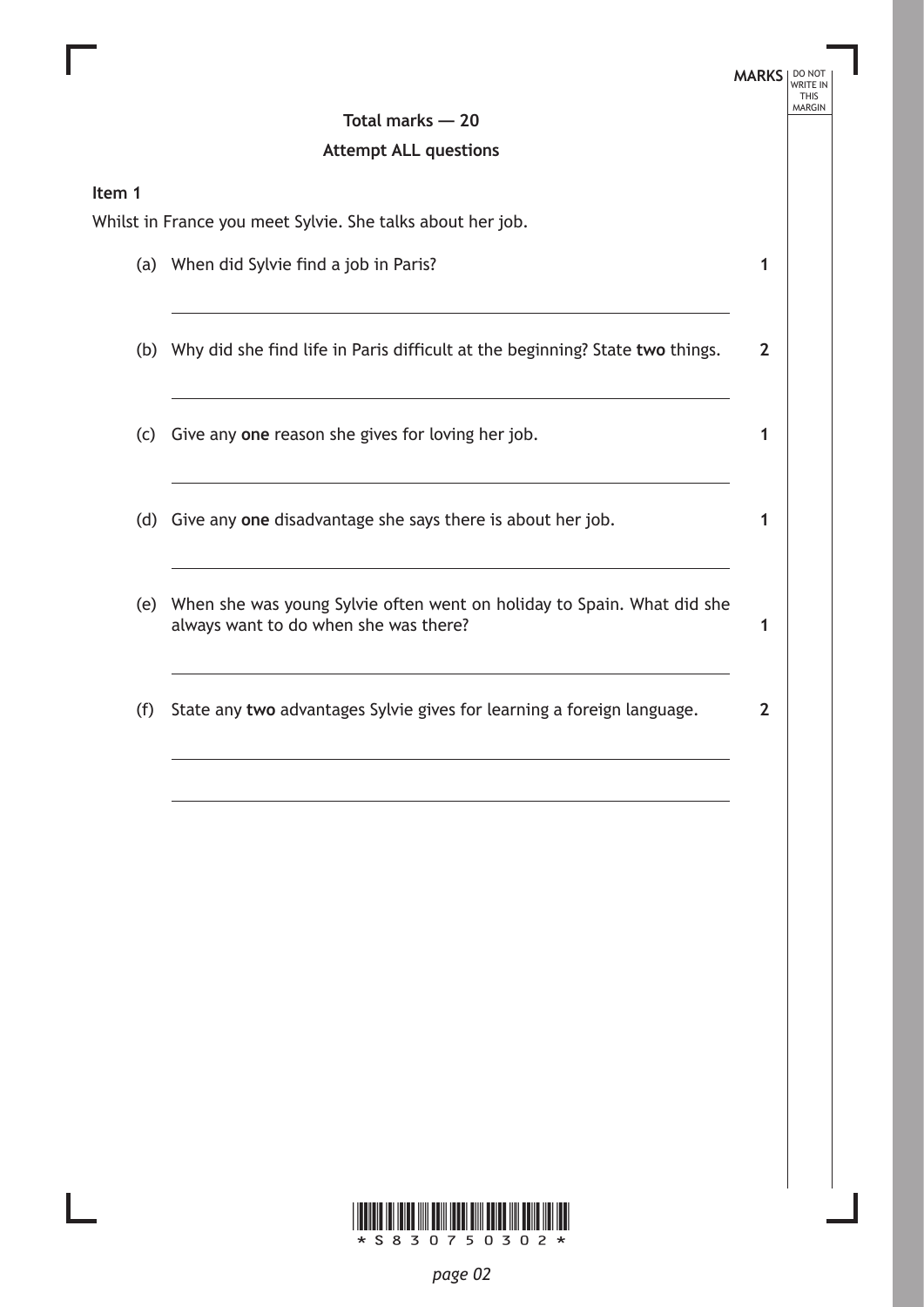| Item <sub>2</sub><br>school life. |                                                                                                                    | Martin, a young French student, speaks to his friend Julie about his weekend and                   | <b>MARKS</b>   | DO NOT<br><b>WRITE IN</b><br><b>THIS</b><br><b>MARGIN</b> |
|-----------------------------------|--------------------------------------------------------------------------------------------------------------------|----------------------------------------------------------------------------------------------------|----------------|-----------------------------------------------------------|
|                                   | (a) Martin has not had a good weekend. Why? State any two things.                                                  |                                                                                                    |                |                                                           |
|                                   | (b) What does he normally do at the weekend? State any two things.                                                 |                                                                                                    |                |                                                           |
| (c)                               | Why is school Martin's priority at the moment?                                                                     |                                                                                                    |                |                                                           |
|                                   | (d) Why is it sometimes hard for him to revise?                                                                    |                                                                                                    |                |                                                           |
|                                   | (e) English is Martin's favourite subject.<br>(i) What does he say about his English teacher? State any one thing. |                                                                                                    |                |                                                           |
|                                   |                                                                                                                    | (ii) What else does he say about why he likes English? State any one<br>thing.                     | 1              |                                                           |
| (f)                               |                                                                                                                    | (i) What were the differences between school life in England and<br>France? Complete the sentence. | $\overline{2}$ |                                                           |
|                                   |                                                                                                                    | (ii) What did he not like about school in England?                                                 | 1              |                                                           |
| (g)                               | Why does Martin want to find a part-time job? State any one thing.                                                 |                                                                                                    | 1              |                                                           |
|                                   |                                                                                                                    | [END OF SPECIMEN QUESTION PAPER]                                                                   |                |                                                           |
|                                   |                                                                                                                    |                                                                                                    |                |                                                           |



L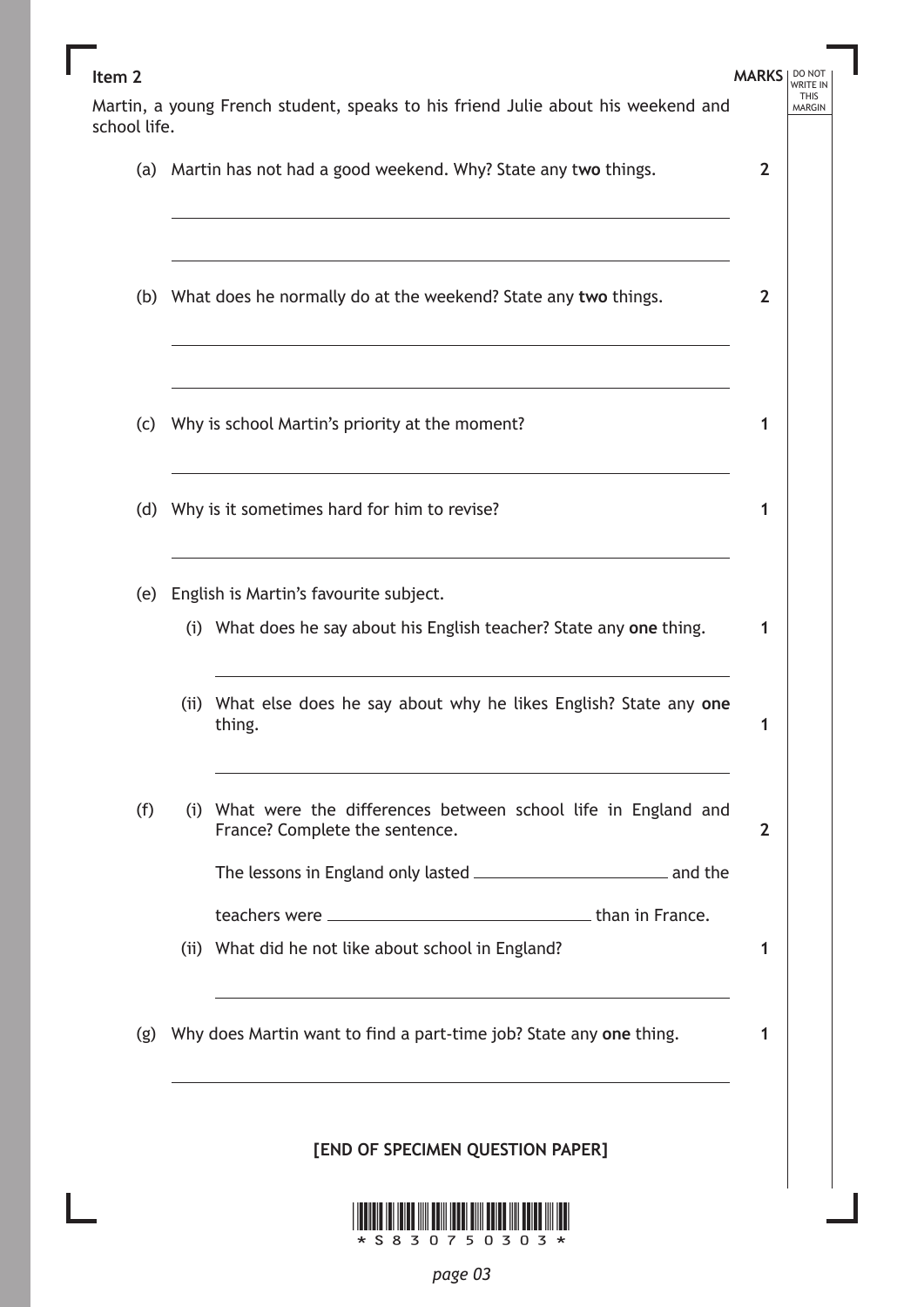# **MARKS DO NOT
WRITE IN** <br>
THIS
MARGIN

#### **ADDITIONAL SPACE FOR ANSWERS**



 $\mathbb{R}^{\mathbb{Z}}$ 

*page 04*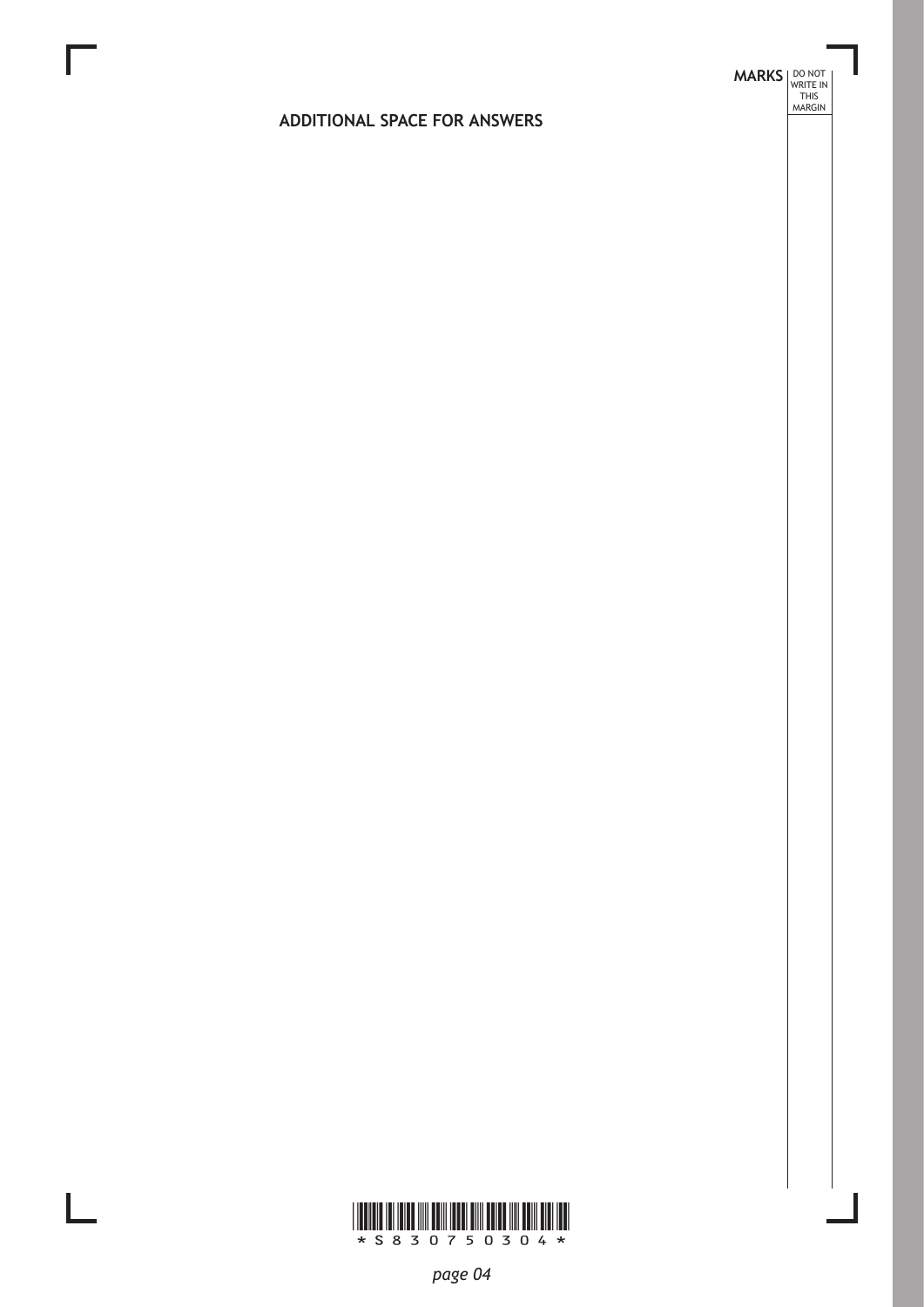## **MARKS DO NOT
WRITE IN** <br>
THIS
MARGIN

#### **ADDITIONAL SPACE FOR ANSWERS**



 $\mathbb{R}^{\mathbb{Z}}$ 

*page 05*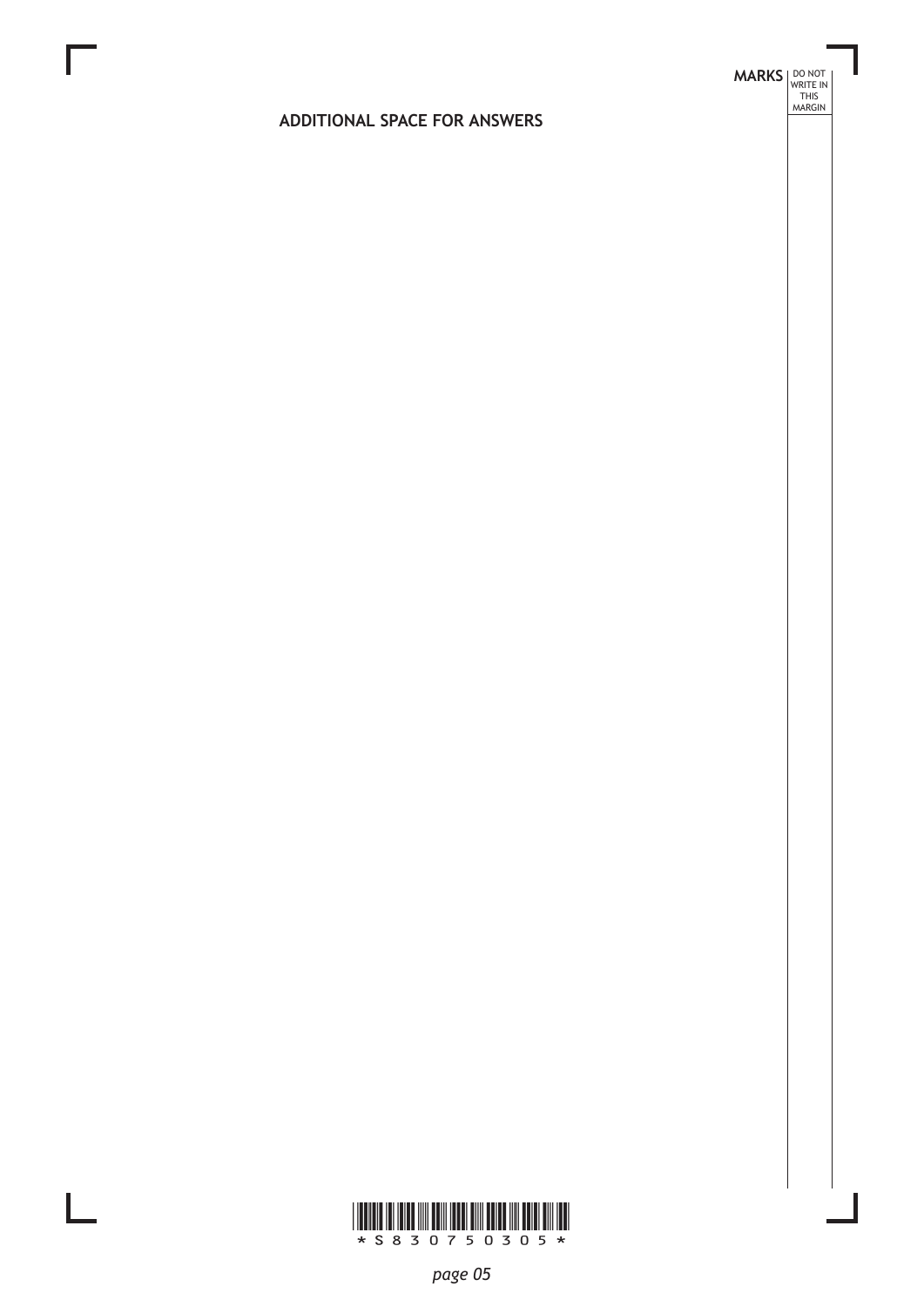

**National** Qualifications SPECIMEN ONLY

## **S830/75/13 French Listening Transcript**

Date — Not applicable Duration — 30 minutes (approx)

#### **This paper must not be seen by any candidate.**

The material overleaf is provided for use in an emergency only (eg the recording or equipment proving faulty) or where permission has been given in advance by SQA for the material to be read to candidates with additional support needs. The material must be read exactly as printed.



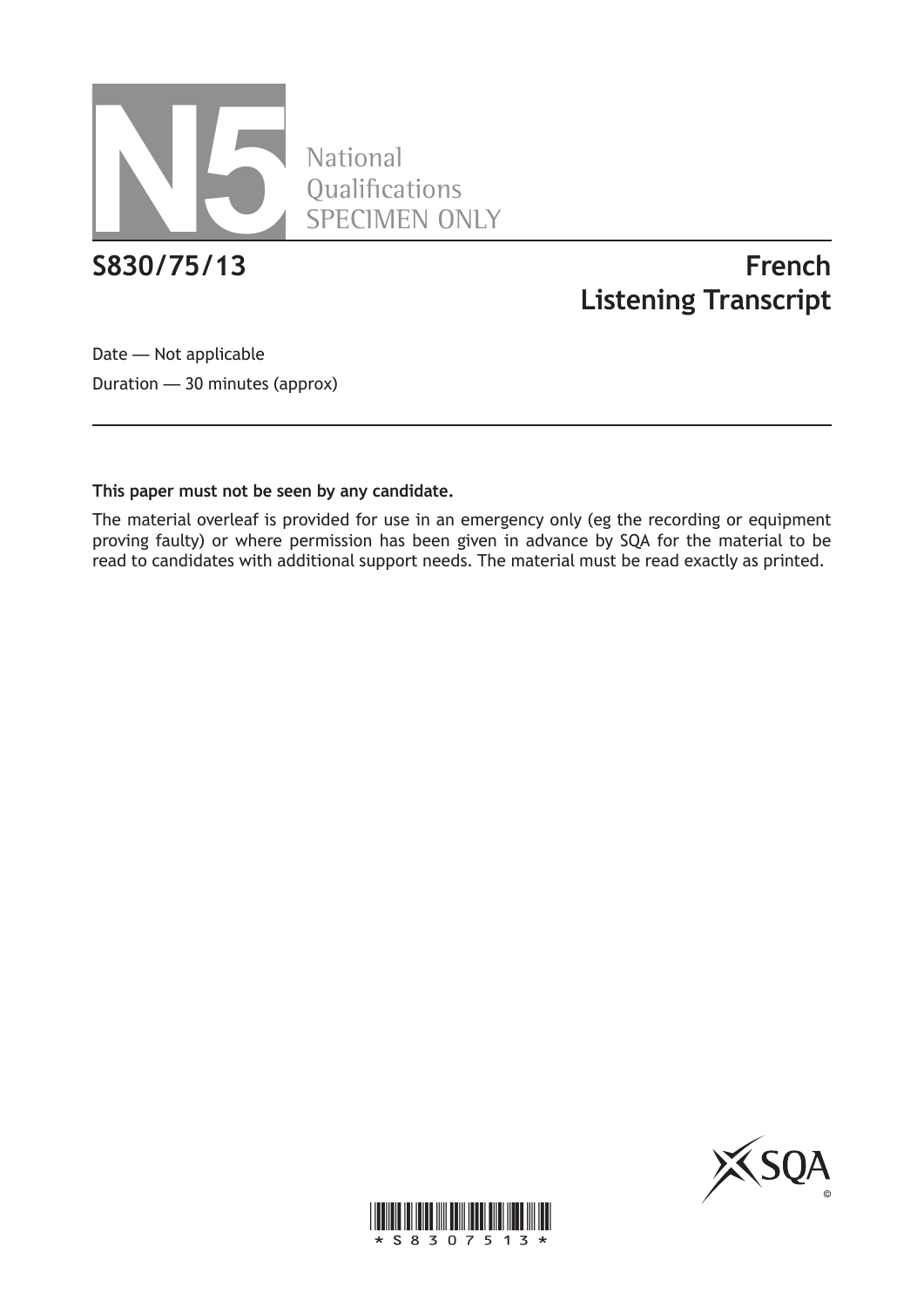#### **Instructions to reader(s):**

For each item, read the English **once**, then read the French **three times**, with an interval of 1 minute between the three readings. On completion of the third reading, pause for the length of time indicated in brackets after the item, to allow the candidates to write their answers.

Where special arrangements have been agreed in advance to allow the reading of the material, those sections marked **(f)** should be read by a female speaker and those marked **(m)** by a male; those sections marked **(t)** should be read by the teacher.

#### **(t) Item number one.**

Whilst in France you meet Sylvie. She talks about her job.

#### **You now have one minute to study the questions for item number one.**

**(f)** Bonjour, je m'appelle Sylvie. J'adore les langues étrangères et donc j'enseigne l'espagnol et l'allemand.

Je viens d'un petit village dans le sud de la France mais il y a deux ans j'ai trouvé un poste dans une école internationale à Paris.

Au début c'était un peu difficile car je ne connaissais personne et je trouvais la vie en ville trop bruyante. D'ailleurs, pendant les premiers mois je rentrais à la maison tous les week-ends.

Maintenant tout va beaucoup mieux. J'ai beaucoup d'amis et je sors régulièrement.

De plus j'adore mon travail. Les élèves sont en générale très sympa et je m'entends très bien avec mes collègues. Par contre il y a des inconvénients. Le métier de prof peut être parfois très stressant et on a beaucoup de cahiers à corriger.

J'ai toujours voulu parler d'autres langues que le français. Quand j'étais plus jeune on passait souvent nos vacances en Espagne et j'avais toujours envie de communiquer avec les espagnols.

Il y a beaucoup d'avantages à savoir parler une langue étrangère. On devient plus tolérant envers d'autres cultures, on a plus de chances de trouver du travail et bien sûr, apprendre une langue est vraiment amusant.

(*2 minutes*)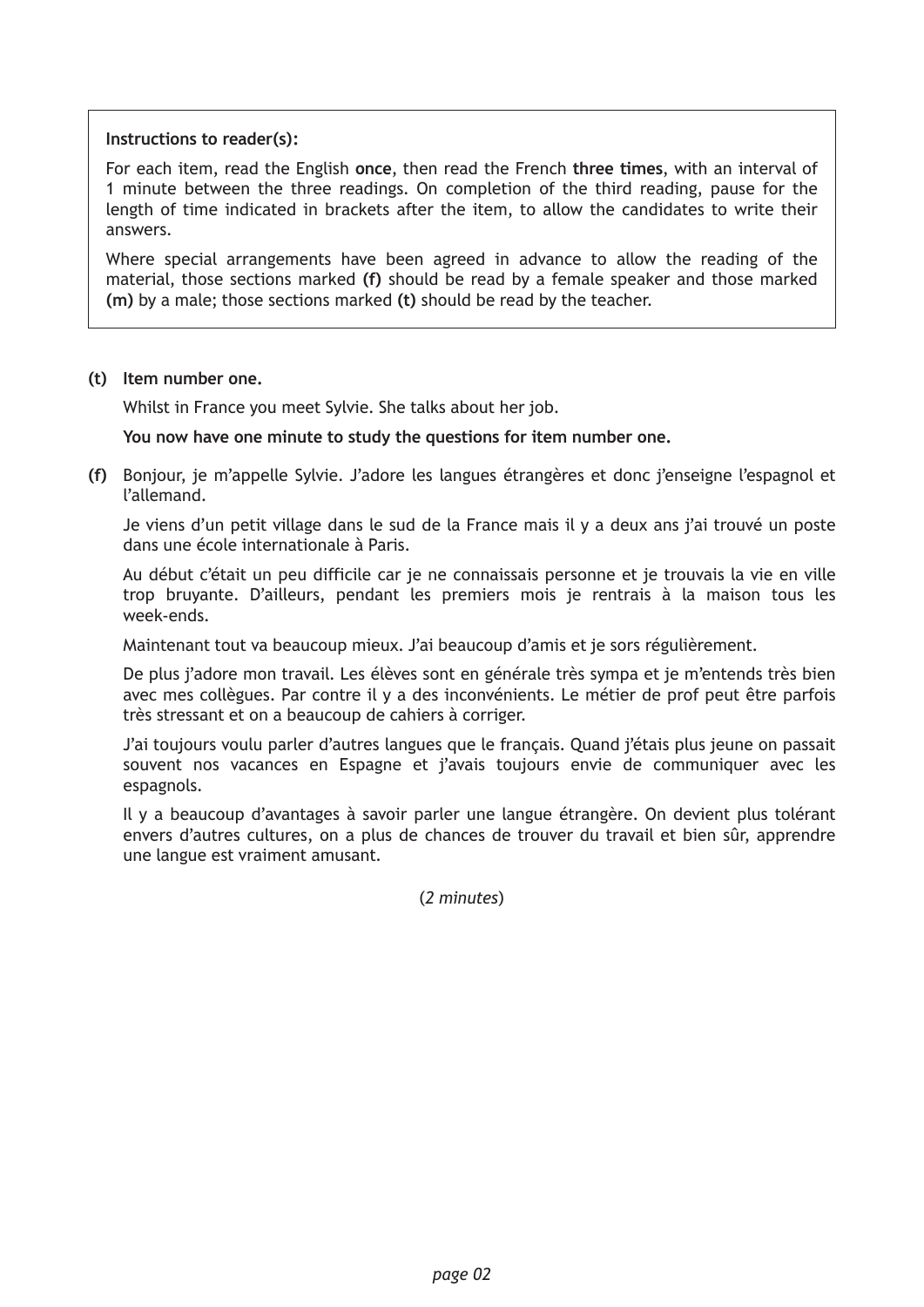**(t) Item number two.**

Martin, a young French student, speaks to his friend Julie about his weekend and school life. **You now have one minute to study the questions for item number two.**

- **(f)** Bonjour Martin, ça va?
- **(m)** Salut Julie, non je ne vais pas très bien. Je viens de passer un très mauvais week-end. D'abord vendredi soir j'ai dû faire les courses avec ma mère, samedi après-midi j'ai dû garder mon petit frère et puis dimanche j'ai passé toute la journée à faire mes devoirs. Le week-end dernier était vraiment nul.
- **(f)** Que fais-tu normalement le week-end, Martin?
- **(m)** Eh bien normalement, j'aime faire la grasse matinée, sortir en ville avec mes copains et j'adore promener mon chien. Mais en ce moment l'école est ma priorité.
- **(f)** Pourquoi?
- **(m)** Parce que je vais passer mes examens le mois prochain mais parfois c'est dur de réviser chez moi avec un petit frère énervant à la maison.
- **(f)** Quelles matières fais-tu cette année?
- **(m)** En tout j'en ai neuf mais ma matière préférée est l'anglais. Le prof est vraiment compréhensif et nous aide lorsqu'on a des difficultés.

De plus comme la lecture est ma passion, j'aime lire les classiques de la littérature anglaise. J'aime aussi apprendre des choses sur l'histoire britannique.

- **(f)** Es-tu déjà allé en Angleterre?
- **(m)** Oui quand j'avais 13 ans, j'ai fait un échange scolaire à Manchester. J'ai trouvé l'école bien différente de mon école en France. Ce que j'ai surtout aimé était que les cours ne duraient que 50 minutes et les profs étaient moins strictes qu'en France.

Par contre une chose que je n'ai pas aimé c'était que la pause déjeuner était trop courte. Mais à part ça je me suis bien amusé.

- **(f)** Que veux-tu faire à l'avenir?
- **(m)** Je ne sais pas encore. Mais après l'école je vais surement me trouver un petit boulot pour financer mes études et peut-être faire un voyage avec mes amis. On verra.
- **(f)** Je te souhaite bonne chance avec tes examens et j'espère que le week-end prochain se passera mieux.
- **(m)** Merci Julie et à bientôt.

(*2 minutes*)

**(t) End of test. Now look over your answers.**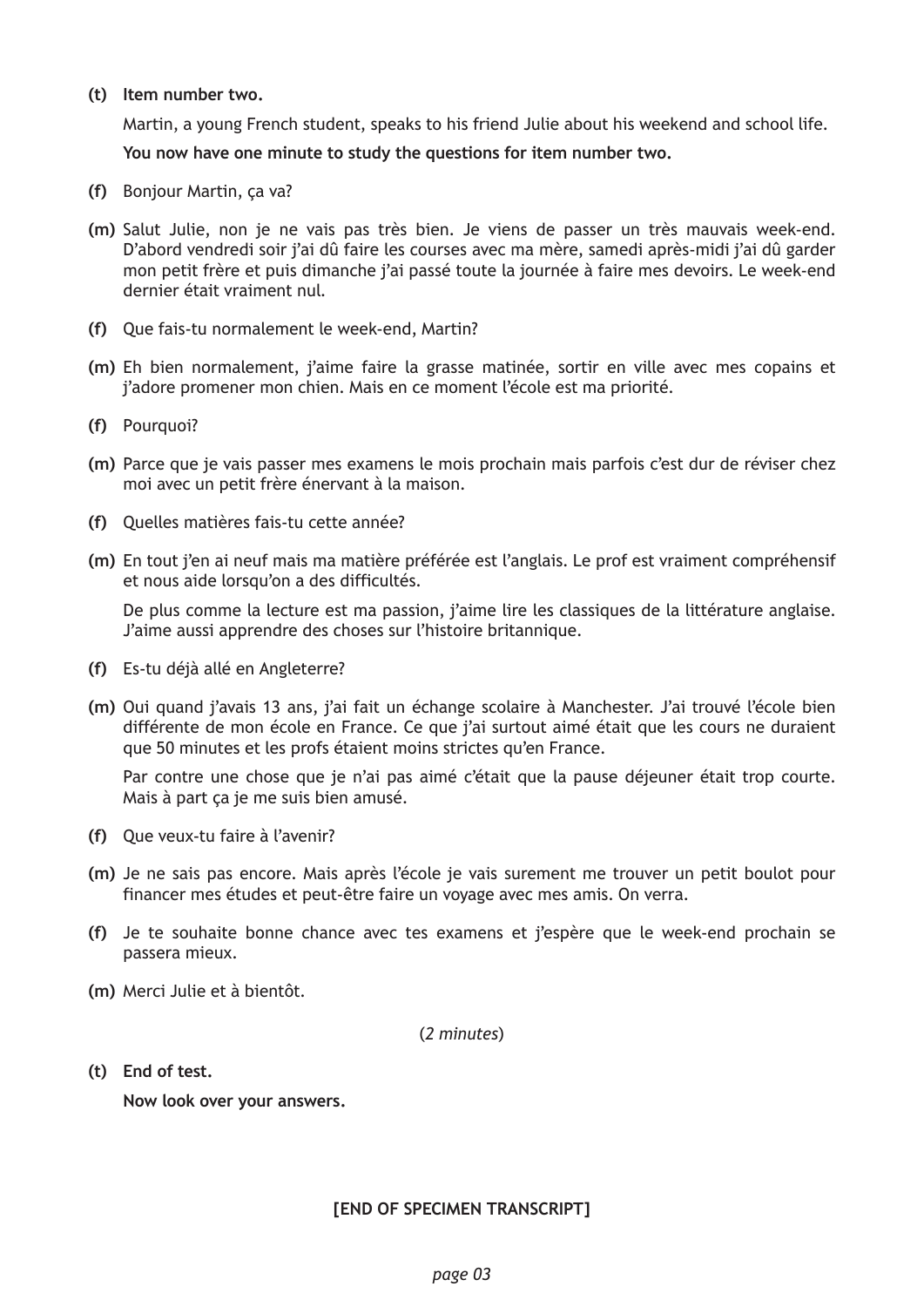

National **Oualifications** SPECIMEN ONLY

**S830/75/03 French**

# **Listening**

### Marking Instructions

These marking instructions have been provided to show how SQA would mark this specimen question paper.

The information in this publication may be reproduced to support SQA qualifications only on a non-commercial basis. If it is reproduced, SQA should be clearly acknowledged as the source. If it is to be used for any other purpose, written permission must be obtained from permissions@sqa.org.uk.

Where the publication includes materials from sources other than SQA (ie secondary copyright), this material should only be reproduced for the purposes of examination or assessment. If it needs to be reproduced for any other purpose it is the user's responsibility to obtain the necessary copyright clearance.

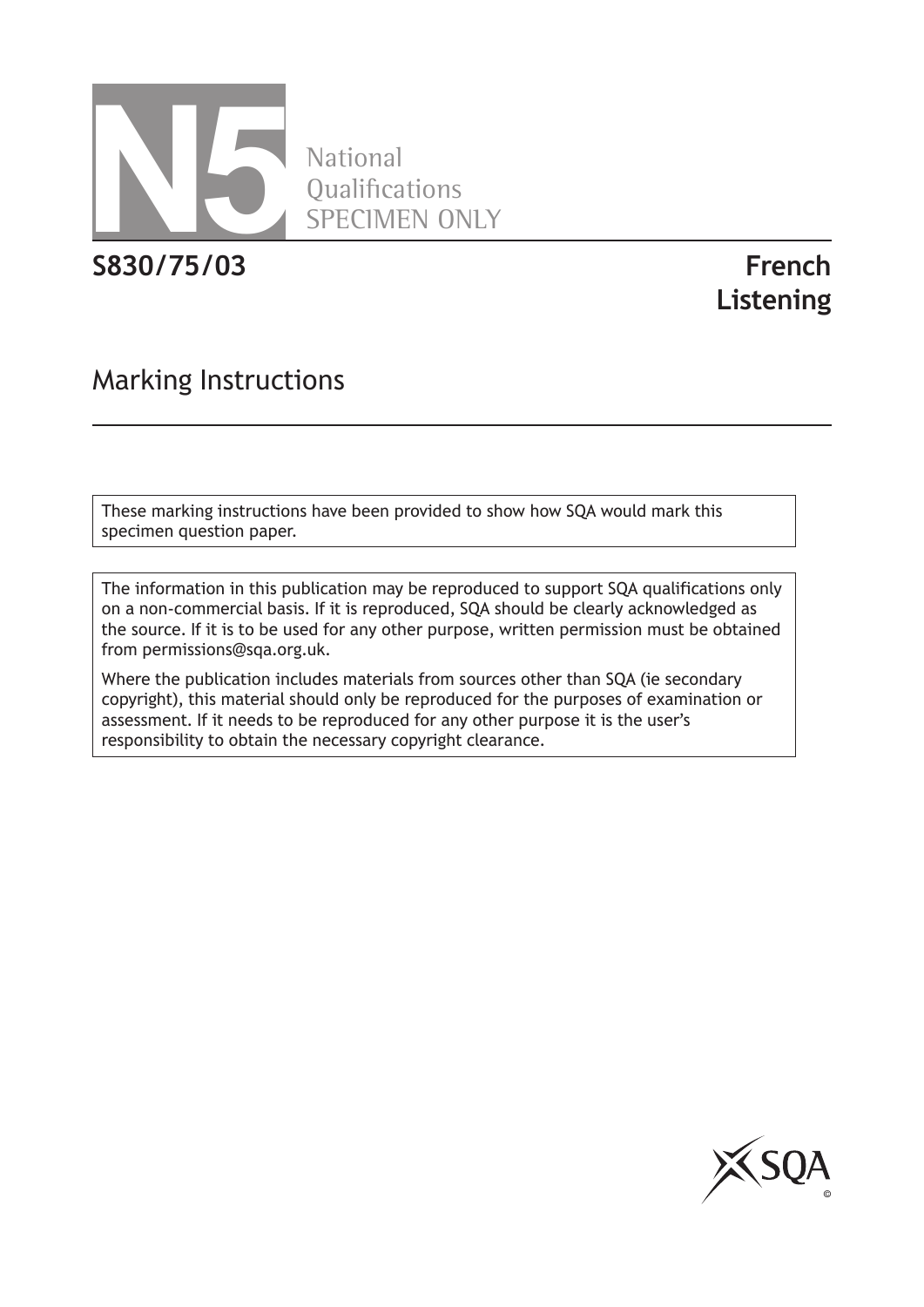#### **General marking principles for National 5 French Listening**

*This information is provided to help you understand the general principles you must apply when marking candidate responses to questions in this paper. These principles must be read in conjunction with the detailed marking instructions, which identify the key features required in candidate responses.*

- **(a)** Marks for each candidate response must always be assigned in line with these general marking principles and the detailed marking instructions for this assessment.
- **(b)** Marking should always be positive. This means that, for each candidate response, marks are accumulated for the demonstration of relevant skills, knowledge and understanding: they are not deducted from a maximum on the basis of errors or omissions.
- **(c)** If a specific candidate response does not seem to be covered by either the principles or detailed marking instructions, and you are uncertain how to assess it, you must seek guidance from your team leader.
- **(d)** The marking instructions indicate the essential idea that a candidate should provide each answer.
- **(e)** The answers for each question must come from the item.
- **(f)** There are a number of supported marks across the two items. Where there are supported marks in the form of a grid, award zero marks where a candidate ticks all boxes.
- **(g)** For questions that ask candidates to '**state**' or '**give**', candidates must give a brief, accurate response/name.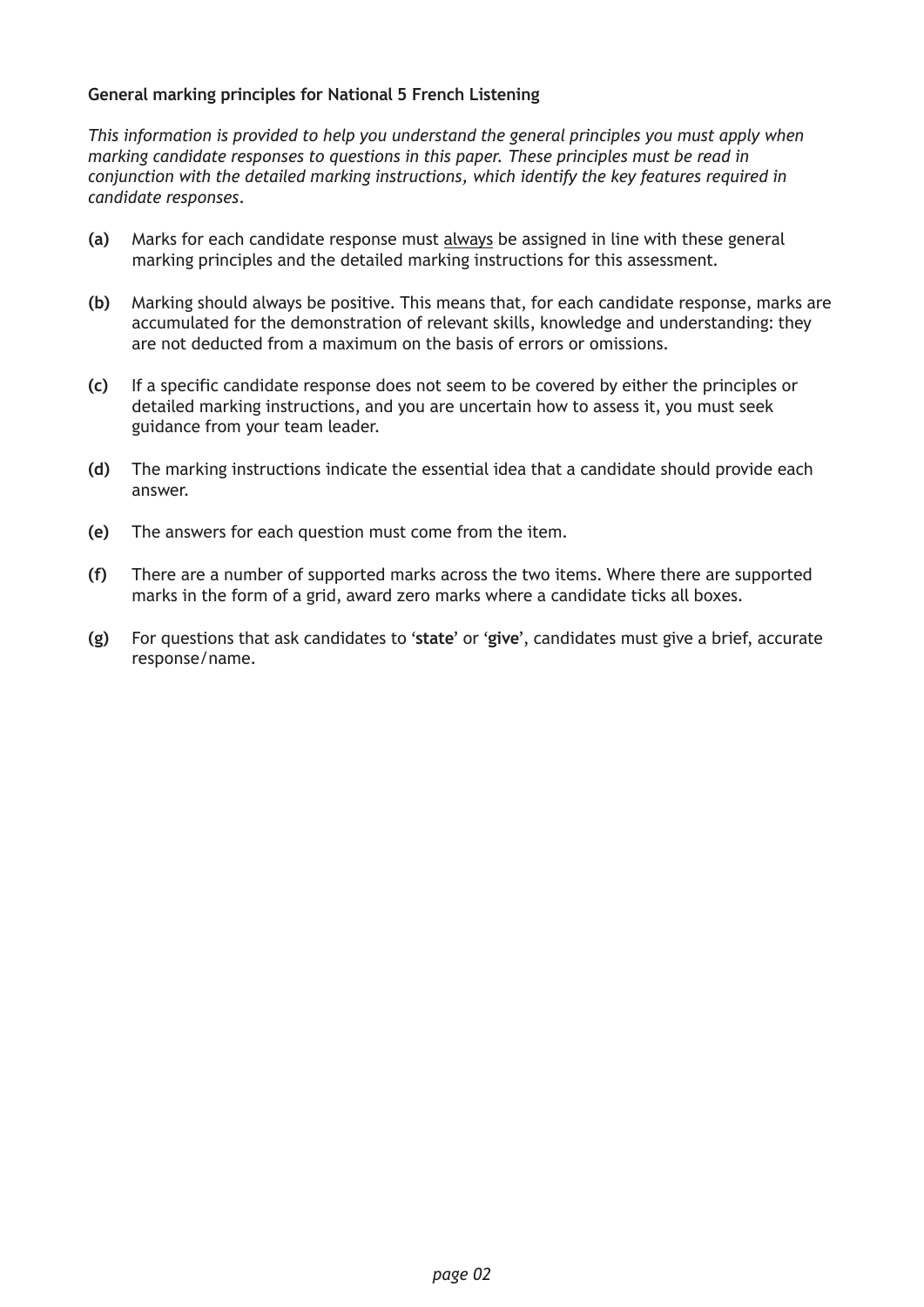#### **Detailed marking instructions for each question**

| Question |     | <b>Expected response</b>                                                                                                                               |                | <b>Additional guidance</b>                                                                                                      |
|----------|-----|--------------------------------------------------------------------------------------------------------------------------------------------------------|----------------|---------------------------------------------------------------------------------------------------------------------------------|
| 1.       | (a) | Two years ago<br>$\bullet$                                                                                                                             | 1              | Markers should use their<br>professional judgement, subject<br>knowledge and experience, and<br>understanding to award marks to |
|          | (b) | She didn't know anyone<br>$\bullet$<br>She found it too noisy<br>$\bullet$                                                                             | $\overline{2}$ | candidate responses.                                                                                                            |
|          | (c) | Pupils are nice<br>$\bullet$<br>She gets on with her colleagues<br>$\bullet$<br>(Any 1 from 2)                                                         | 1              |                                                                                                                                 |
|          | (d) | Stressful<br>$\bullet$<br>A lot of jotters to correct<br>$\bullet$<br>(Any 1 from 2)                                                                   | 1              |                                                                                                                                 |
|          | (e) | Wanted to speak with the<br>$\bullet$<br>Spanish                                                                                                       | 1              |                                                                                                                                 |
|          | (f) | Become more tolerant (towards<br>$\bullet$<br>other cultures)<br>Better chance of finding work<br>$\bullet$<br>It's fun<br>$\bullet$<br>(Any 2 from 3) | $\overline{2}$ |                                                                                                                                 |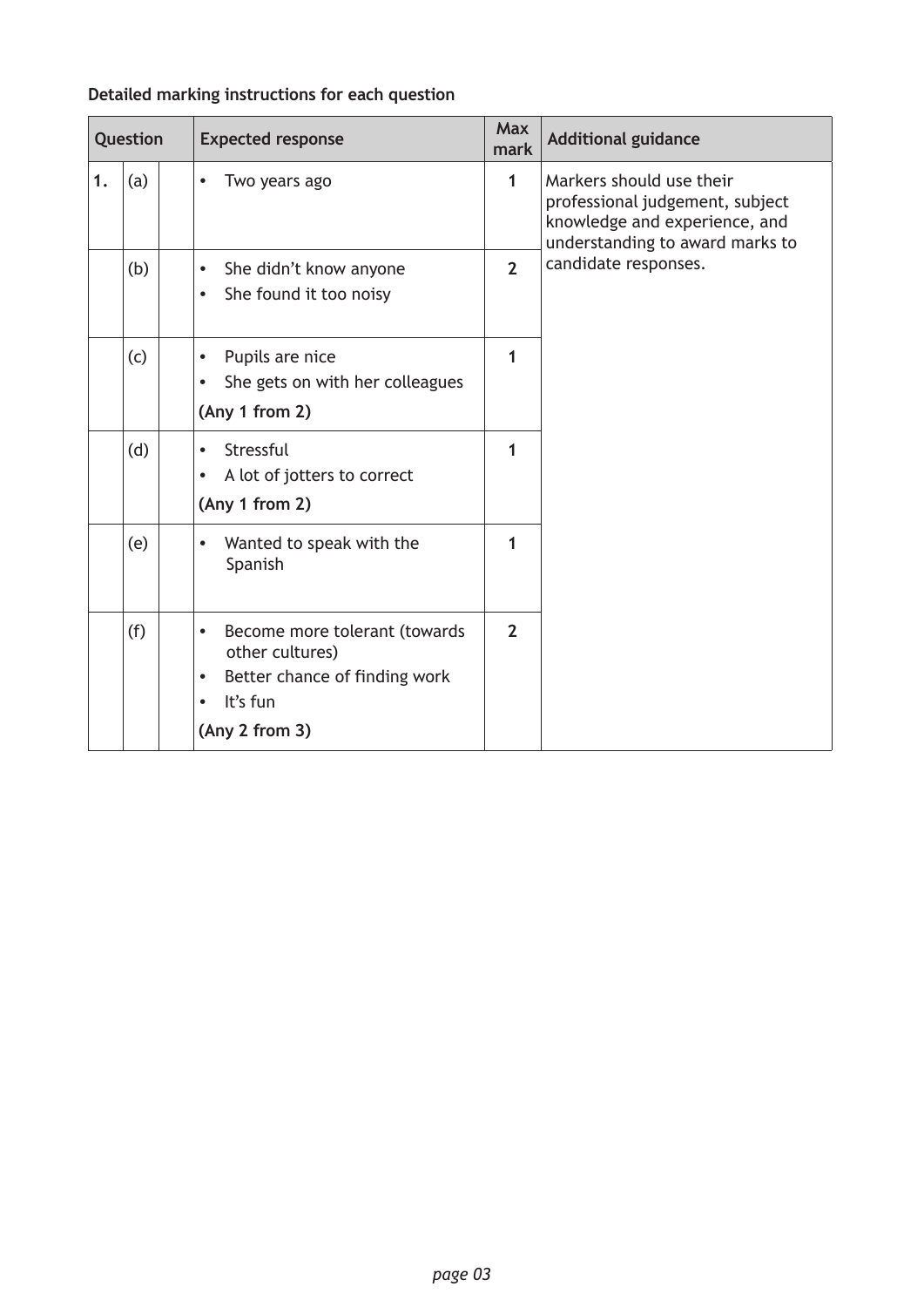| Question |     |     | <b>Expected response</b>                                                                                                                         |                | <b>Additional guidance</b>                                                                                                                              |  |  |
|----------|-----|-----|--------------------------------------------------------------------------------------------------------------------------------------------------|----------------|---------------------------------------------------------------------------------------------------------------------------------------------------------|--|--|
| 2.       | (a) |     | Had to go shopping with mum<br>$\bullet$<br>Look after his (little) brother<br>$\bullet$<br>Had a lot of homework<br>$\bullet$<br>(Any 2 from 3) | $\overline{2}$ | Markers should use their<br>professional judgement, subject<br>knowledge and experience, and<br>understanding to award marks to<br>candidate responses. |  |  |
|          | (b) |     | Has a lie in<br>$\bullet$<br>Goes to town with friends<br>$\bullet$<br>Walks the dog<br>$\bullet$<br>(Any 2 from 3)                              | $\overline{2}$ |                                                                                                                                                         |  |  |
|          | (c) |     | Sitting his exams next month<br>$\bullet$                                                                                                        | 1              |                                                                                                                                                         |  |  |
|          | (d) |     | Annoying brother at home<br>$\bullet$                                                                                                            | 1              |                                                                                                                                                         |  |  |
|          | (e) | (i) | Teacher is understanding<br>$\bullet$<br>Helps with difficulties<br>$\bullet$<br>(Any 1 from 2)                                                  | 1              |                                                                                                                                                         |  |  |
|          |     | (i) | He loves reading the classics in<br>$\bullet$<br>English/English literature<br>Learning about British history<br>$\bullet$<br>(Any 1 from 2)     | 1              |                                                                                                                                                         |  |  |
|          | (f) | (i) | 50 minutes<br>Less strict<br>$\bullet$                                                                                                           | $\overline{2}$ |                                                                                                                                                         |  |  |
|          |     | (i) | Lunch break was too short<br>$\bullet$                                                                                                           | 1              |                                                                                                                                                         |  |  |
|          | (g) |     | To pay for his studies<br>$\bullet$<br>Go on a trip with friends<br>$\bullet$<br>(Any 1 from 2)                                                  | 1              |                                                                                                                                                         |  |  |

#### **[END OF SPECIMEN MARKING INSTRUCTIONS]**